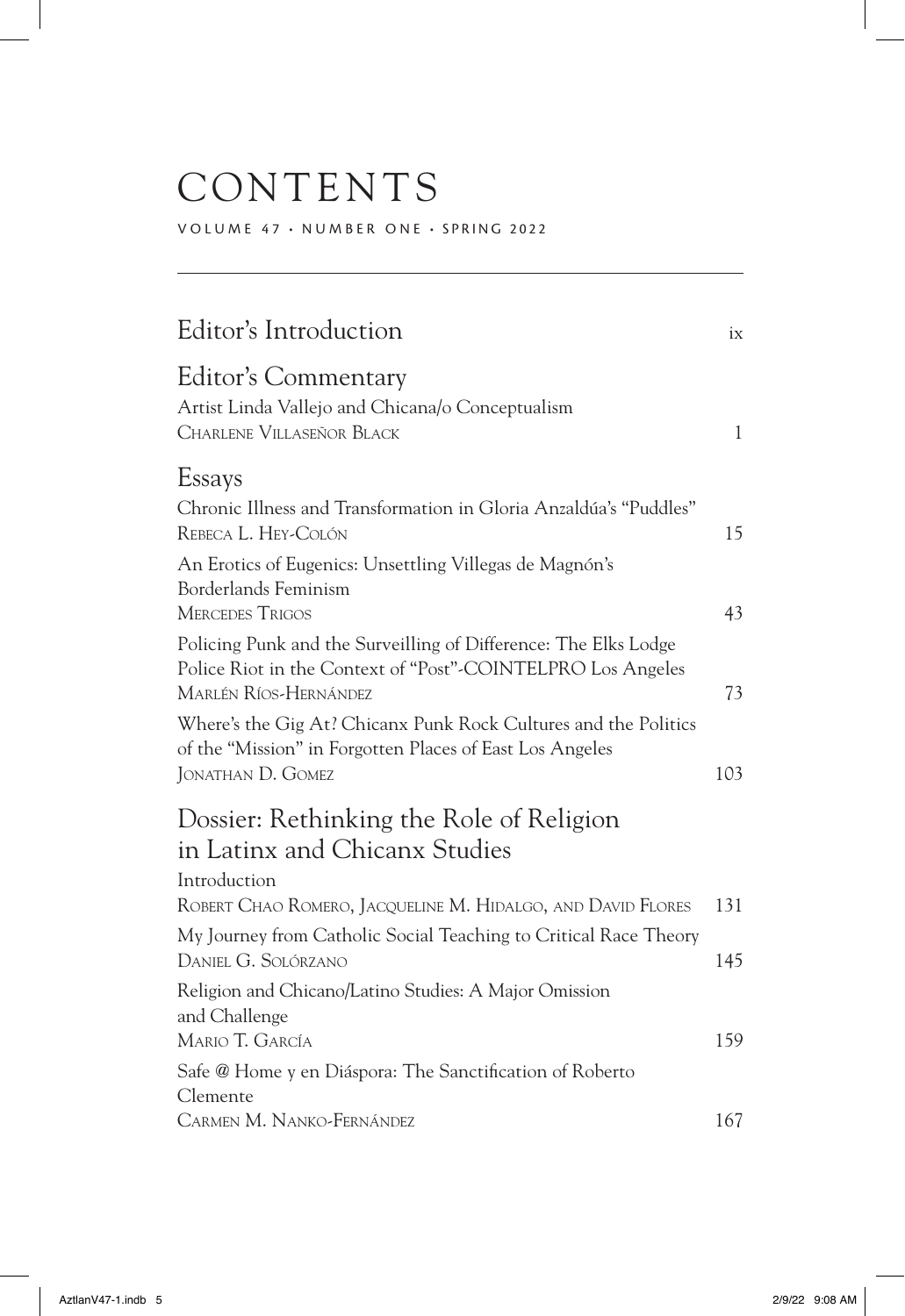| Latina/o/x and Chicana/o/x Pentecostals: On the Interconnection<br>between Religious and Ethnocultural Identities<br><b>NÉSTOR MEDINA</b>        | 179 |
|--------------------------------------------------------------------------------------------------------------------------------------------------|-----|
| Creating Sacred Space: The Contribution of Religion and<br>the Arts to Chicanx/Latinx Studies<br><b>LAUREN GUERRA</b>                            | 191 |
| <b>Enacting Decoloniality</b><br><b>THERESA DELGADILLO</b>                                                                                       | 203 |
| Mexican American Protestants, Radical Politics, and<br>the Fight for Freedom<br><b>FELIPE HINOJOSA</b>                                           | 217 |
| Involved from the Very Beginning: Reflections on Religion,<br>Chicanx Studies, and Chicana/o Activism<br><b>DAVID FLORES</b>                     | 229 |
| Artist's Communiqué<br>Constructing Archives in the Space of Absence<br><b>ARLENE MEJORADO</b>                                                   | 245 |
| Reviews                                                                                                                                          |     |
| Aaron E. Sánchez's Homeland: Ethnic Belonging since 1900<br>LILIANA V. RODRÍGUEZ                                                                 | 259 |
| Leisy J. Abrego and Genevieve Negrón-Gonzales's We Are Not<br>Dreamers: Undocumented Scholars Theorize Undocumented Life<br>in the United States |     |
| ESMERALDA ARRIZÓN-PALOMERA                                                                                                                       | 265 |
| Jessica Ordaz's The Shadow of El Centro: A History of Migrant<br>Incarceration and Solidarity<br>CINTHYA MARTINEZ                                | 271 |
| Michael R. Candelaria's The Latino Christ in Art, Literature,<br>and Liberation Theology                                                         |     |
| <b>CARLOS ANILBER RIVAS</b>                                                                                                                      | 277 |
| Vanessa Fonseca-Chávez's Colonial Legacies in Chicana/o Literature<br>and Culture: Looking through the Kaleidoscope                              |     |
| <b>DAVID LERNER</b>                                                                                                                              | 283 |

 $\overline{\phantom{a}}$